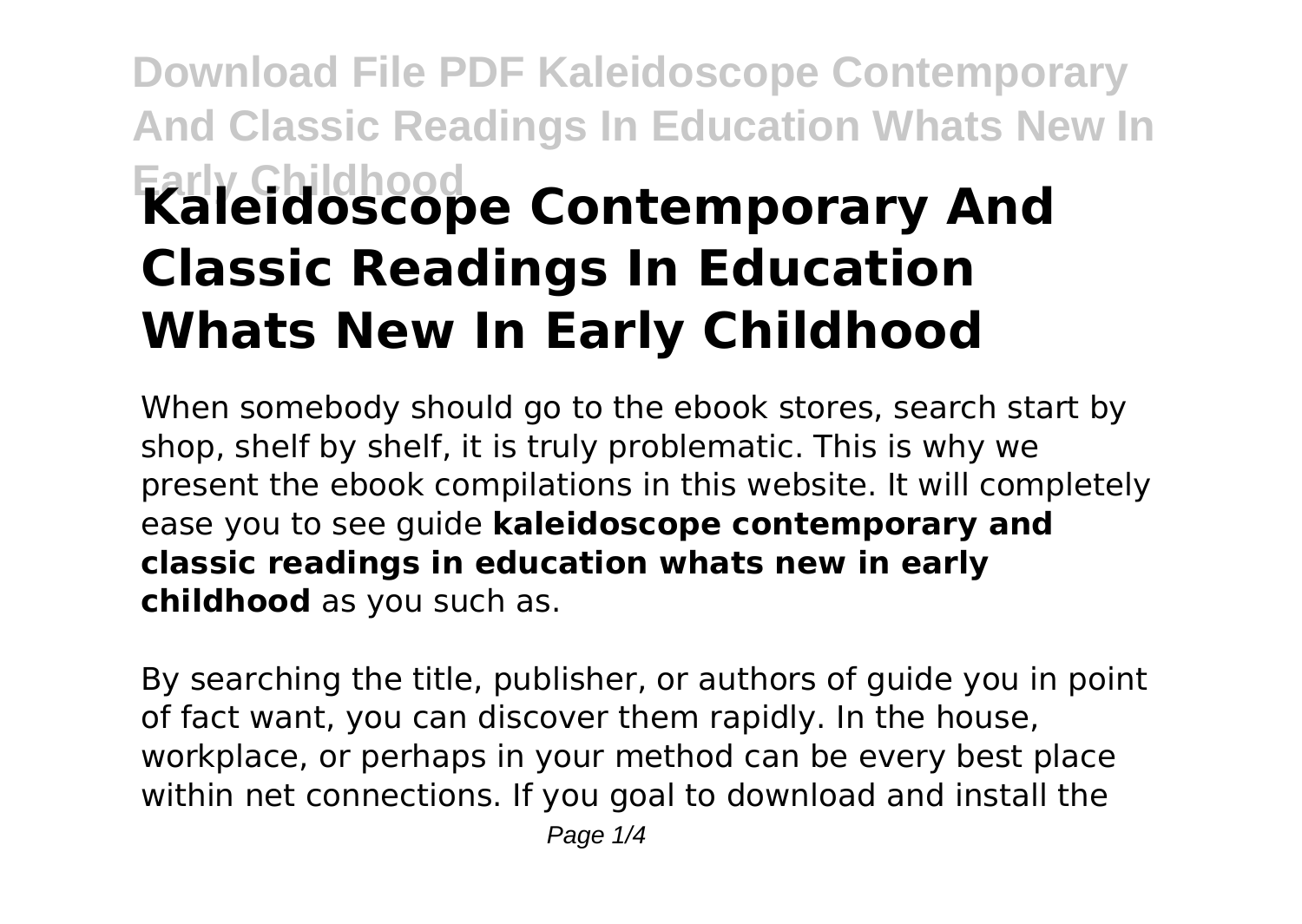**Download File PDF Kaleidoscope Contemporary And Classic Readings In Education Whats New In Early Childhood** kaleidoscope contemporary and classic readings in education whats new in early childhood, it is no question easy then, back currently we extend the associate to purchase and make bargains to download and install kaleidoscope contemporary and classic readings in education whats new in early childhood suitably simple!

Read Print is an online library where you can find thousands of free books to read. The books are classics or Creative Commons licensed and include everything from nonfiction and essays to fiction, plays, and poetry. Free registration at Read Print gives you the ability to track what you've read and what you would like to read, write reviews of books you have read, add books to your favorites, and to join online book clubs or discussion lists to discuss great works of literature.

## Kaleidoscope Contemporary And Classic Readings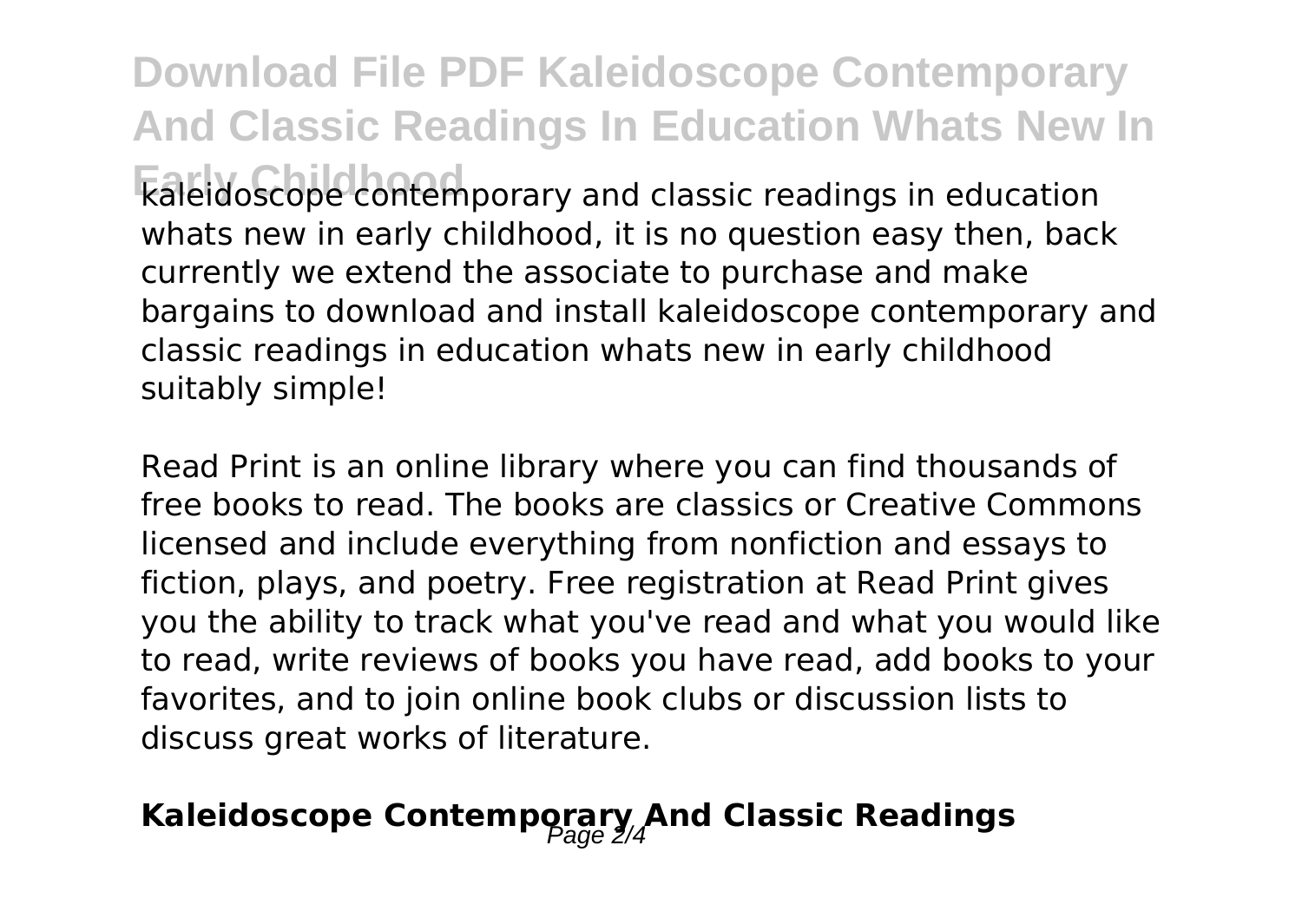**Download File PDF Kaleidoscope Contemporary And Classic Readings In Education Whats New In Entersectionality as Critical Social Theory (Duke University Press,** 2019, henceforth IACST) investigates how knowledge has been essential for resisting political domination.Whether visible or not, resistance to unjust power relations of race, class, and gender always exists, whether through faint memory or televised social protest.

## **Intersectionality as Critical Social Theory - PMC**

The deluxe rooms feature boutique-style elements, including contemporary tiled bathrooms. The raised stone hearth with a unique chimney system from the 1940s marks the center of the large lobby and lounge area where guests gather to take in the shimmering snow and glacier-capped peaks (anyone can try out the lobby piano circa 1877).